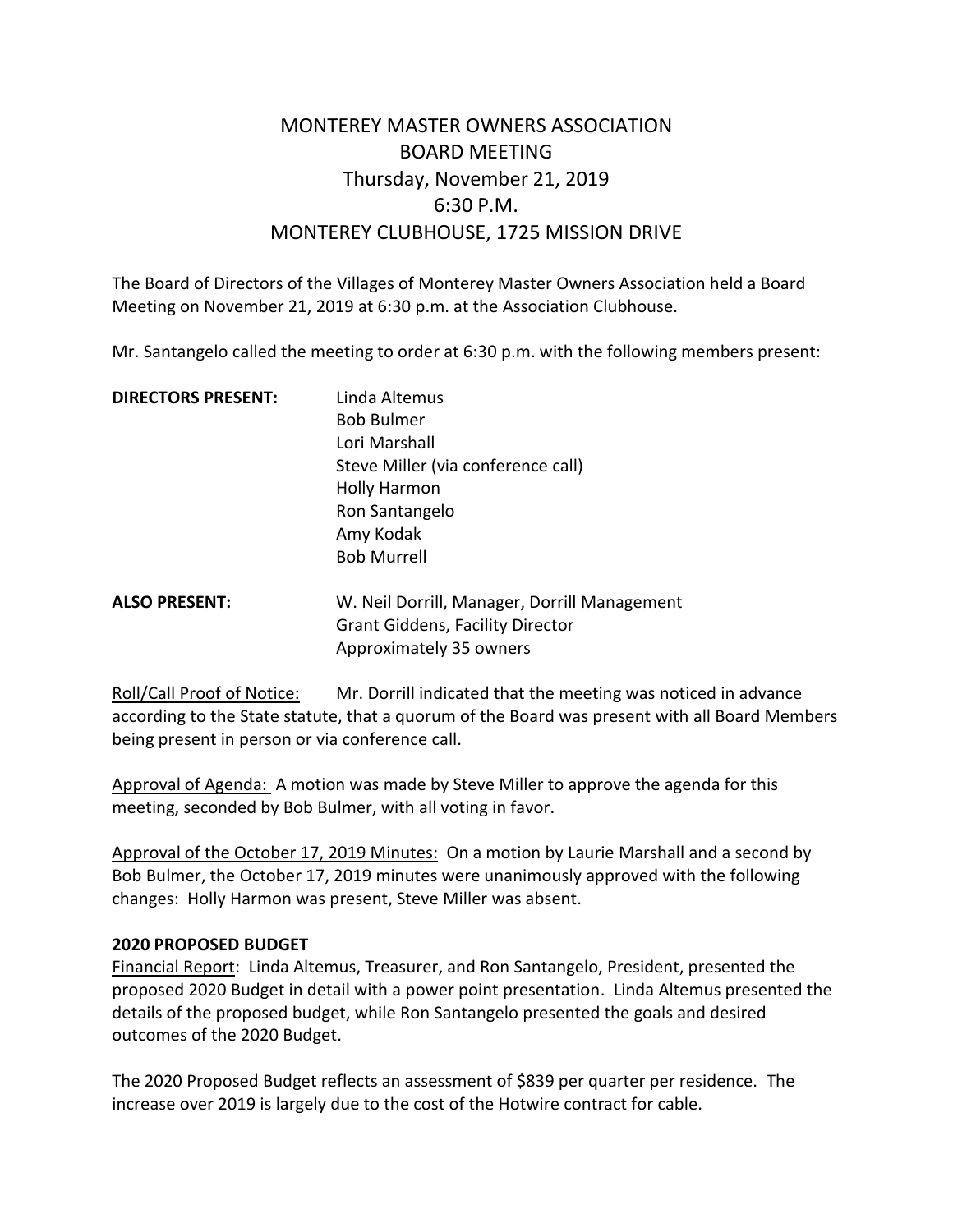Questions were fielded from the owners in attendance. Some questions asked were, "Why doesn't the Capital Contribution show as income." Linda Altemus responded, "Because it goes into the Reserve account and not into operating expenses." "Can you define "adjust budget." Ron Santangelo responded, "It means the amount at year-end." "What are the fees for buying a home?" Ron Santangelo responded, "\$1600 unless you are moving within the community. This exemption is a one-time exemption."

Discussion then took place regarding bicycle security. Several bicycles have been stolen. Almost all of those stolen were not locked up.

Mr. Bulmer made a motion to accept the Proposed 2020 Annual Budget. The motion was seconded by Laurie Marshall with all voting in favor

Cable TV: A question was asked regarding, "Why are we paying for six months of cable before the cable company is charging Monterey?" Mr. Santangelo responded by saying, "We must pay the consultant that helped us to this point, and also to cover the cost of non-payers."

Mr. Bulmer stated that 20% of the fiber between houses to where the main line will be has been laid. Next week (Thanksgiving Week), crews will work through Wednesday noon but then will be off until after Sunday. They will return on Monday, Dec. 2. The same schedule will be kept at Christmas, a half day on Dec. 24 and then off until Monday, December 30.

Gatehouse: Lori Marshall reported that the Gatehouse interior has been completed. The Security Guards are happy with the results. Steve Miller thanked Laurie for getting the Gatehouse completed so quickly.

Lori Marshall also reported that "outside kids" have been causing problems in the community. There have been reports of stolen bikes. She encouraged those suffering with thefts should reports the thefts and press charges.

The Christmas Tree lighting is December 8, 5-8 p.m.

Playground: Ron Santangelo reported that Collier County has caused some delays in the installation of the playground covering. When the crane is brought in to install the "umbrella" over the playground, the playground area will need to be shutdown.

# Speed Bumps:

Ron Santangelo discussed the installation of "sample" speed bumps for a trial to see if they worked on slowing down drivers, especially on the west side of Mission Drive. The Association has received complaints on speeding and running of stop signs. Owners attending the meeting expressed their dislike for the speed bumps. Ron Santangelo stated they are only a trial to see if they might work or not. After an extended time of input from the owners, Ron Santangelo made a motion to remove the speed bumps. Laurie Marshall seconded the motion and all voting in favor.